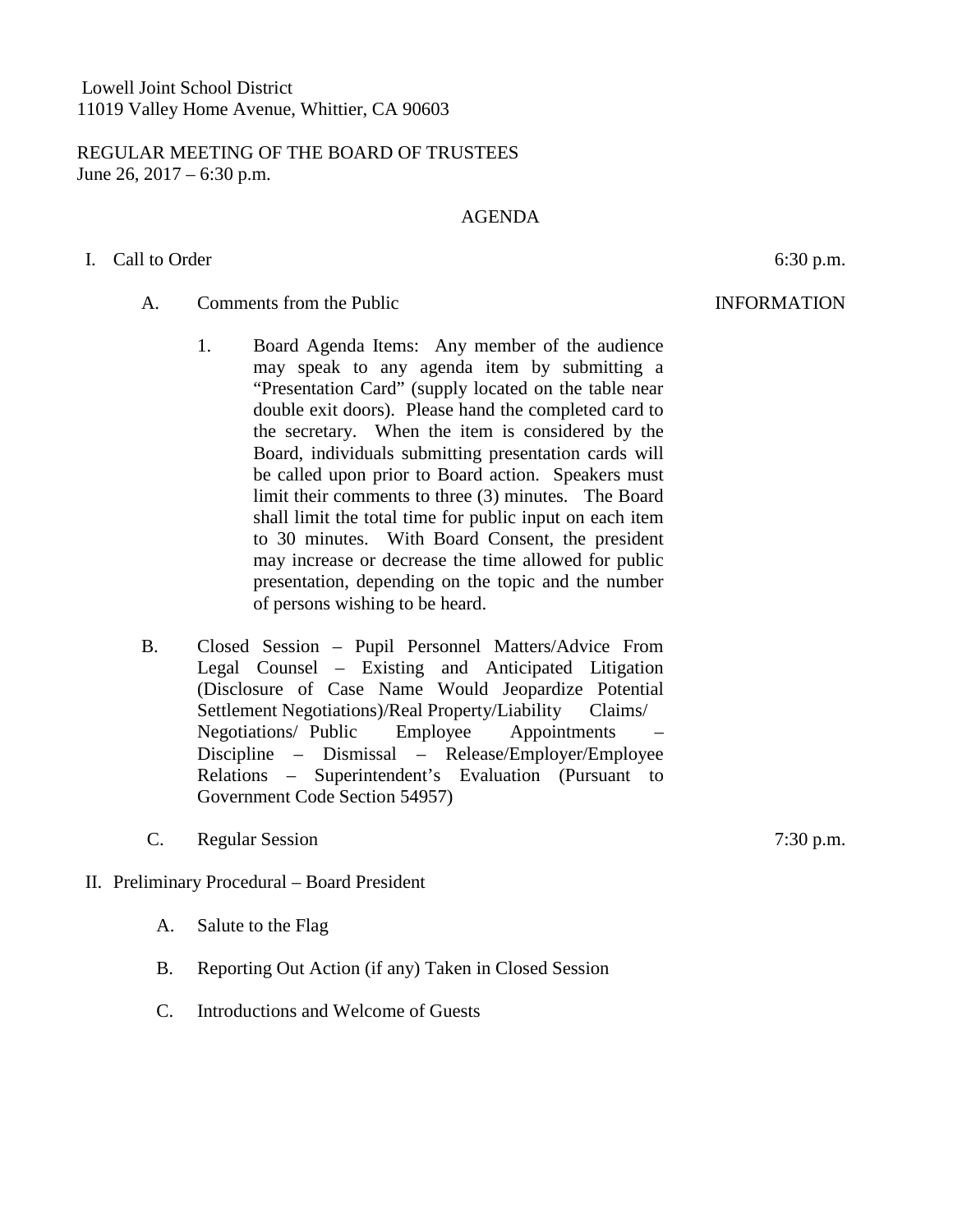#### D. Comments from the Public INFORMATION

- 1. Board Agenda Items: Any member of the audience may speak to any agenda item by submitting a "Presentation Card" (supply located on the table near double exit doors). Please hand the completed card to the secretary. When the item is considered by the Board, individuals submitting presentation cards will be called upon prior to Board action. Speakers must limit their comments to three (3) minutes. The Board shall limit the total time for public input on each item to 30 minutes. With Board Consent, the president may increase or decrease the time allowed for public presentation, depending on the topic and the number of persons wishing to be heard.
- 2. Topics Not on Agenda: Anyone in attendance may address any issue by following the same identification process as shown in II-D-1 above. Since the Board cannot take action on items which are not on the agenda, such items will be referred to the Superintendent for handling. Individuals interested in speaking to items which are not on the agenda will be called upon under Item III.

|     | Е.             | Acknowledgement of Correspondence to the Board                             | <b>INFORMATION</b> |  |
|-----|----------------|----------------------------------------------------------------------------|--------------------|--|
|     | F.             | Approval of Agenda                                                         | <b>ACTION</b>      |  |
|     | G.             | Approval of Minutes from the June 12, 2017, Board Meeting                  | <b>ACTION</b>      |  |
| Ш.  |                | Topics Not on the Agenda                                                   |                    |  |
| IV. | Reports        |                                                                            | <b>INFORMATION</b> |  |
|     | А.             | Timely Information from Board and Superintendent – Board<br>President      |                    |  |
|     | <b>B.</b>      | Introduction of Macy Elementary School Principal                           |                    |  |
|     | $\mathbf{C}$ . | Introduction of the Director of Maintenance, Operations, and<br>Facilities |                    |  |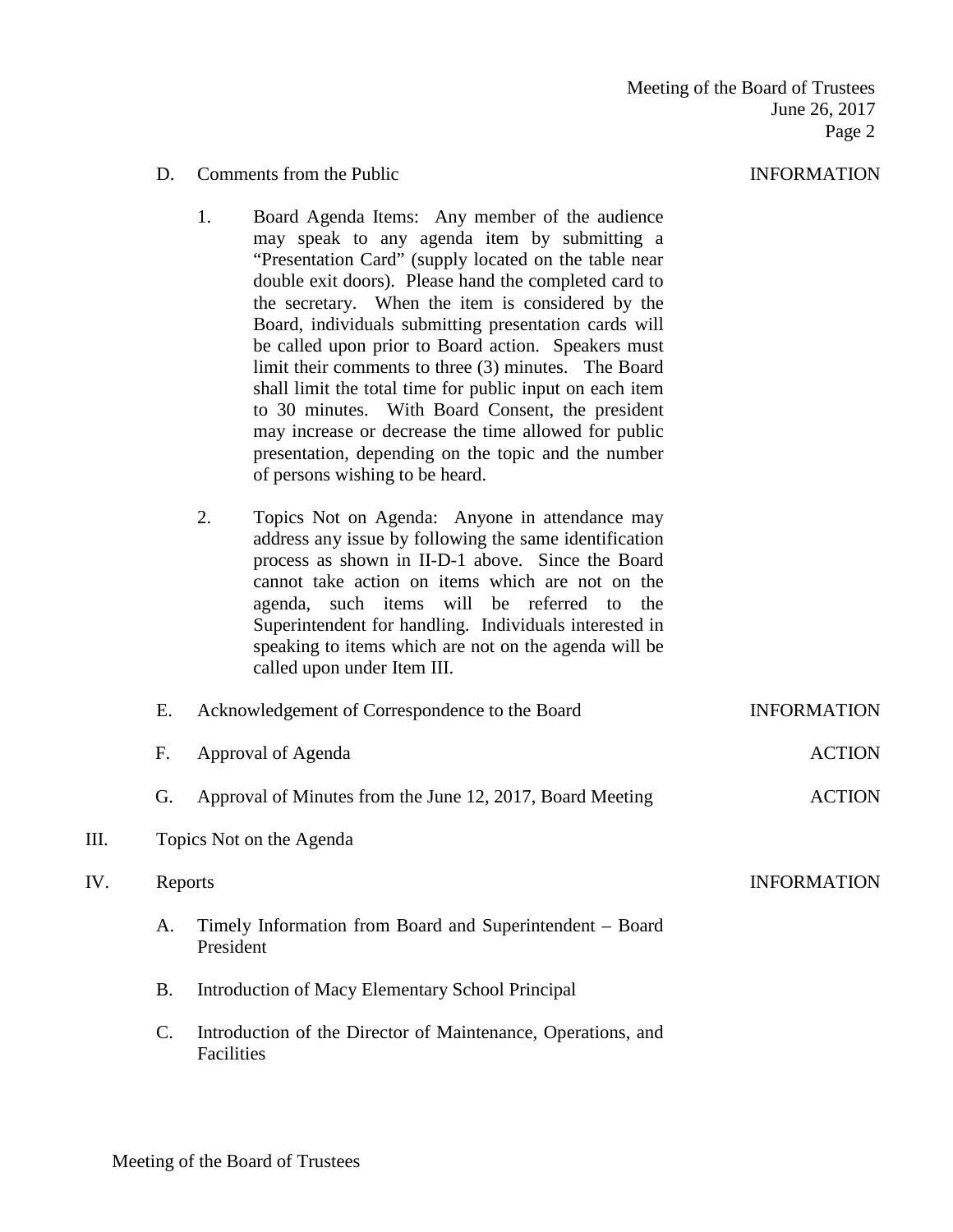June 26, 2017 Page 3

| V.    |                                                                                                                                                                                                                                                                                                                                                                                                                                                   | Business Services - Andrea Reynolds                                                                                                                                                           |                                    |  |  |
|-------|---------------------------------------------------------------------------------------------------------------------------------------------------------------------------------------------------------------------------------------------------------------------------------------------------------------------------------------------------------------------------------------------------------------------------------------------------|-----------------------------------------------------------------------------------------------------------------------------------------------------------------------------------------------|------------------------------------|--|--|
|       | A.                                                                                                                                                                                                                                                                                                                                                                                                                                                | Adoption of the Proposed 2017/18 Budget                                                                                                                                                       | <b>ACTION/</b><br>(SECOND READING) |  |  |
|       | <b>B.</b>                                                                                                                                                                                                                                                                                                                                                                                                                                         | Approval of Independent Contractor Agreement with Project<br>Support Services, Inc. for Division of State Architect Post<br><b>Construction Certification of Unapproved Facility Projects</b> | <b>ACTION</b>                      |  |  |
|       | $\mathcal{C}$ .                                                                                                                                                                                                                                                                                                                                                                                                                                   | Update: Breach of Lease Contract by Calvary Baptist<br>Church/Whittier Christian Elementary School (PreK-6) -<br><b>Maybrook Campus</b>                                                       | <b>INFORMATION</b>                 |  |  |
| VI.   |                                                                                                                                                                                                                                                                                                                                                                                                                                                   | General – Jim Coombs                                                                                                                                                                          |                                    |  |  |
|       | A.                                                                                                                                                                                                                                                                                                                                                                                                                                                | Submission of Williams Litigation Settlement – Quarterly<br>Uniform Complaint Report for Quarter April $1 -$ June 30,<br>2017                                                                 | <b>ACTION</b>                      |  |  |
| VII.  |                                                                                                                                                                                                                                                                                                                                                                                                                                                   | Human Resources - Jim Coombs                                                                                                                                                                  |                                    |  |  |
|       |                                                                                                                                                                                                                                                                                                                                                                                                                                                   | No Items Except on Consent Calendar.                                                                                                                                                          |                                    |  |  |
| VIII. |                                                                                                                                                                                                                                                                                                                                                                                                                                                   | Curriculum/Instruction - Sheri McDonald                                                                                                                                                       |                                    |  |  |
|       | A.                                                                                                                                                                                                                                                                                                                                                                                                                                                | District Local Control Accountability Plan                                                                                                                                                    | <b>ACTION/</b><br>(SECOND READING) |  |  |
|       | <b>B.</b>                                                                                                                                                                                                                                                                                                                                                                                                                                         | <b>Updated/Revised Board Policies</b>                                                                                                                                                         | INFORMATION/<br>(FIRST READING)    |  |  |
| IX.   |                                                                                                                                                                                                                                                                                                                                                                                                                                                   | <b>Consent Calendar</b>                                                                                                                                                                       |                                    |  |  |
|       | Action by the Board in adoption of the "Consent Calendar"<br>means that all items appearing in this section are adopted by one<br>single motion, unless a Member of the Board or the<br>Superintendent requests that any such item be removed from the<br>"Consent Calendar" and voted upon separately. Generally,<br>"Consent Calendar" items are enacted upon in one action to<br>conserve time and permit focus on other-than-routine matters. |                                                                                                                                                                                               |                                    |  |  |

- A. Business Services Andrea Reynolds
	- 1. Warrant Listing Report 2016/17 #12 ACTION/

(RATIFICATION)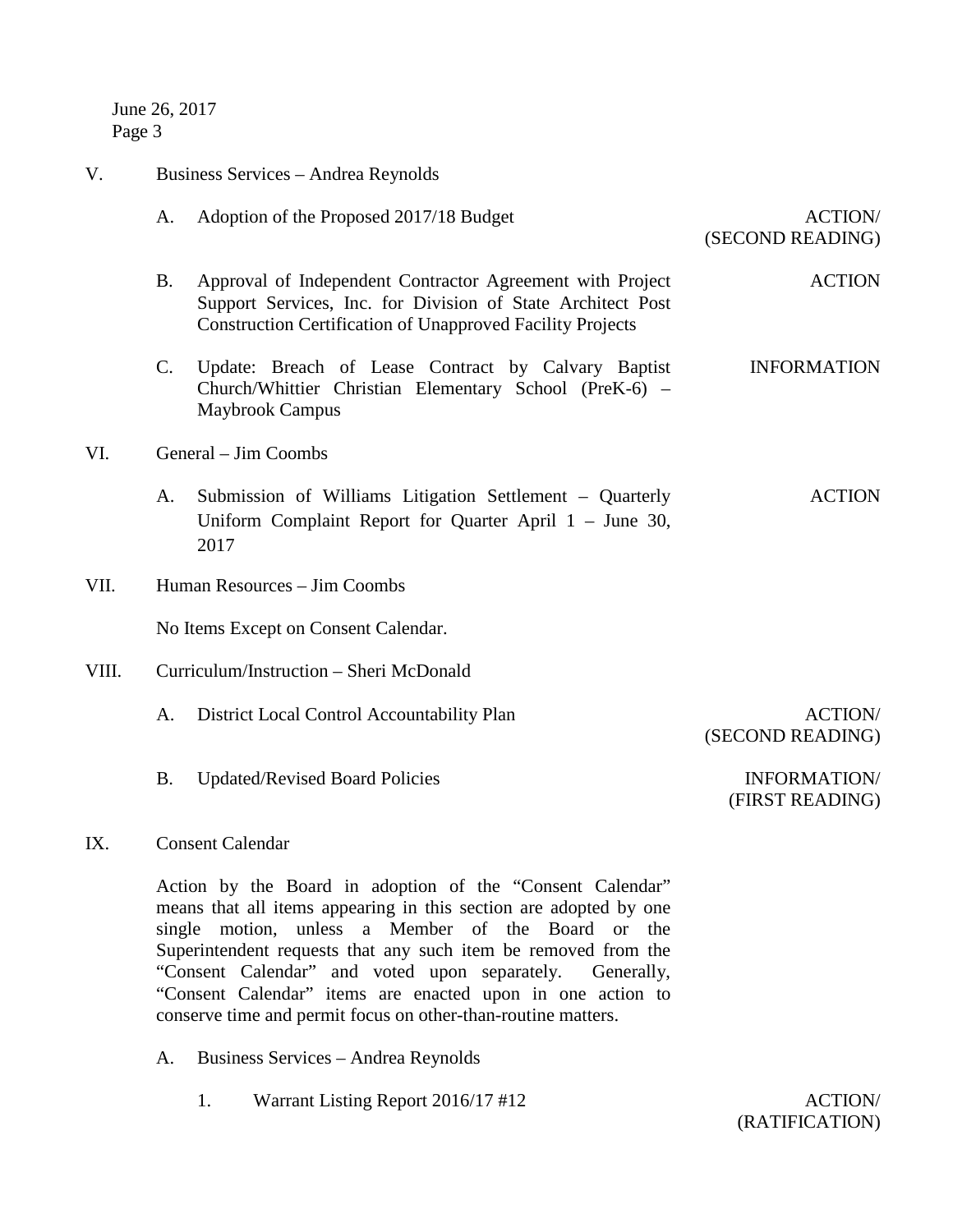| Meeting of the Board of Trustees |
|----------------------------------|
| June 26, 2017                    |
| Page 4                           |

|                            | 2.                           | Purchase Order Report 2016/17 #12                                                                                                                                                                                        | <b>ACTION/</b><br>(RATIFICATION) |
|----------------------------|------------------------------|--------------------------------------------------------------------------------------------------------------------------------------------------------------------------------------------------------------------------|----------------------------------|
|                            | 3.                           | Approval of Piggyback Contract with Driftwood<br>Dairy for Dairy Items                                                                                                                                                   | <b>ACTION</b>                    |
|                            | 4.                           | Approval of Negative Student Nutrition Services<br>Balances to be Paid by General Fund                                                                                                                                   | <b>ACTION</b>                    |
|                            | 5.                           | Approval of Piggyback Contract with P & R Paper<br><b>Supply Company for Paper Goods</b>                                                                                                                                 | <b>ACTION</b>                    |
|                            | 6.                           | Approval of Piggyback Contract with Gold Star Foods<br>to Provide Frozen and Staple Products                                                                                                                             | <b>ACTION</b>                    |
|                            | 7.                           | Approval of Piggyback Contract with Sunrise Produce<br><b>Company for Produce Items</b>                                                                                                                                  | <b>ACTION</b>                    |
|                            | 8.                           | $2016/17$ EA/1 #001 - 006 for Budget<br>Resolution<br>Adjustment                                                                                                                                                         | <b>ACTION/</b><br>(RESOLUTION)   |
|                            | 9.                           | Approval for Sale/Disposal of Surplus District<br><b>Personal Property</b>                                                                                                                                               | <b>ACTION</b>                    |
|                            | 10.                          | Approval of U.S. Communities Contract with Interline<br>Brands, Inc., dba Supply Works for Maintenance,<br>Repair, Operating Supplies, Industrial Supplies and<br><b>Related Products and Services</b>                   | <b>ACTION/</b><br>(RATIFICATION) |
| B.                         | Human Resources - Jim Coombs |                                                                                                                                                                                                                          |                                  |
|                            | 1.                           | Employer-Employee<br><b>Relations/Personnel</b><br>Report<br>2016/17 #12 Which Includes Hiring, Resignations,<br>Adjustments, and Retirements<br>Contract<br>for<br>Certificated, Classified, and Confidential Employees | <b>ACTION/</b><br>(RATIFICATION) |
| C.<br>General – Jim Coombs |                              |                                                                                                                                                                                                                          |                                  |
|                            | 1.                           | Independent<br>Approval<br>of<br>Contract<br>with<br>Provide<br>Administrative<br>Services,<br>Inc.,<br>to<br>Transportation for a District Student for the 2017/18<br><b>School Year</b>                                | <b>ACTION</b>                    |